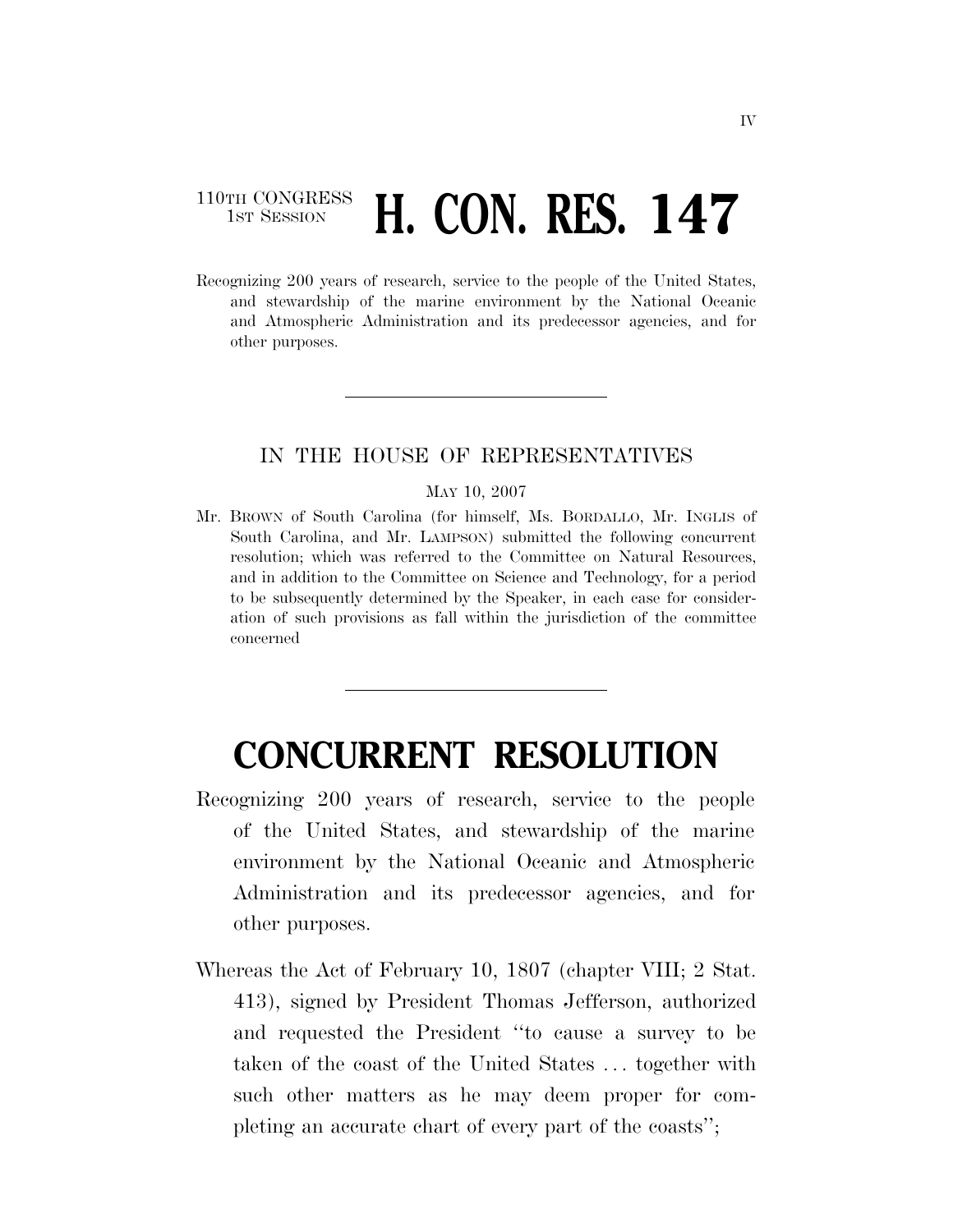- Whereas the Coast Survey was established to carry out the duties established under such Act, and was the first Federal science agency of the United States;
- Whereas over time additional duties were granted to such agency, including geodetic surveying and tide and current monitoring and predictions, and such agency was later renamed the Coast and Geodetic Survey;
- Whereas in addition to providing charts and information vital to our young Nation's economic and commercial success, such pioneering agency led some of the Nation's earliest oceanographic research, undertaking surveys of the Gulf Stream to determine temperatures, depths, direction, and velocity, as well as the character of the seafloor and forms of vegetation and marine life;
- Whereas the early technicians and scientists of such agency invented and supported the development of many innovative tools that led to advances in hydrographic, shoreline, and geodetic surveying and cartographic methods, the first real-time water level stations, and deep-sea anchoring;
- Whereas during the 20th century such agency, by then renamed the Coast and Geodetic Survey, advanced the development and marine applications of electronics and acoustics, including the development of Radar Acoustic Ranging, radio sono-buoys, and the Roberts Radio Current Meter Buoy;
- Whereas throughout their history these programs have provided services in support of the Nation's commerce and defense, serving in all theaters of the Civil War and in World Wars I and II as hydrographers, cartographers, topographers, and scouts, including the production of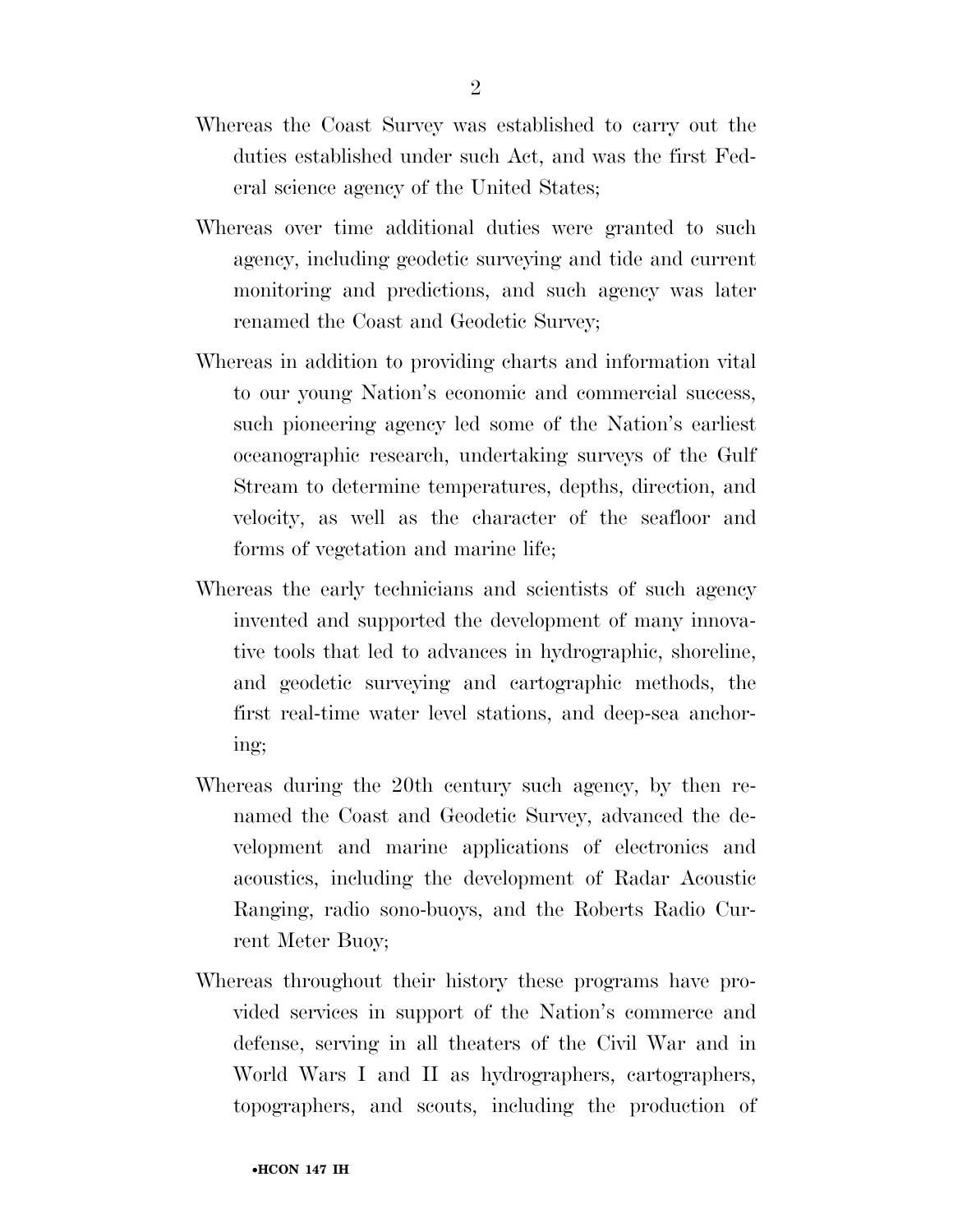more than 100 million maps and charts for United States and Allied forces;

- Whereas as our Nation's interests and economy became increasingly interwoven with the marine and atmospheric environment, a number of Federal science agencies with complimentary functions, including the Weather Bureau and the Bureau of Commercial Fisheries, were combined with the Coast Survey to create the National Oceanic and Atmospheric Administration (NOAA);
- Whereas today these mapping and charting, geodesy, and tide and current data programs are located in the National Ocean Service of NOAA in the Coast Survey, the National Geodetic Survey, and the Center for Operational Oceanographic Products and Services;
- Whereas these programs promote NOAA's commerce and transportation goals and continue to support the research, development, and application of state-of-the-art surveying, mapping, charting, ocean observing, modeling, and Internet-based product delivery services to promote safe and efficient commerce and transportation and contributing to the advancement of integrated ocean and earth observing systems;
- Whereas these programs continue to demonstrate relevance, value, importance, and service promoting and employing innovative partnerships with other agencies, State and local authorities, academia, and the private sector;
- Whereas these programs work internationally as the United States representative to the International Hydrographic Organization and through other organizations to promote integrated and uniform standards, protocols, formats, and services;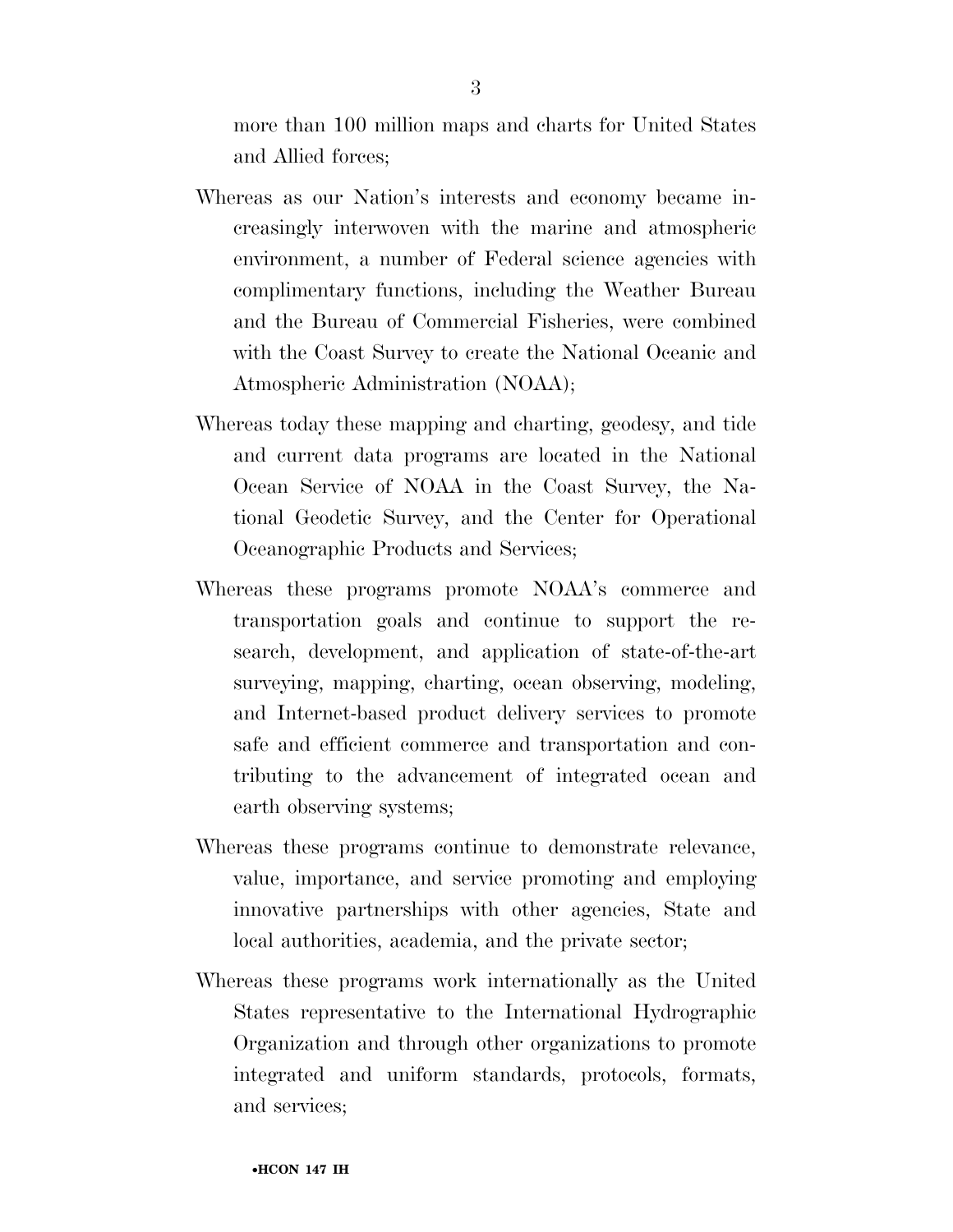- Whereas in addition to commerce and transportation these programs also advance NOAA's weather and water, climate, and ecosystem missions including marine resource conservation, coastal management, and the protection of life and property from coastal storms and other hazards, as most recently demonstrated in responding to and facilitating the recovery of communities and commerce in the hurricane stricken Gulf Coast; and
- Whereas the devotion, industry, efficiency, and enterprise of these people and programs over their 200-year history have set an enviable record of public service: Now, therefore, be it
	- 1 *Resolved by the House of Representatives (the Senate*  2 *concurring),* That the Congress—
- 3 (1) recognizes that for over 200 years, the Na-4 tional Oceanic and Atmospheric Administration and 5 its predecessor agencies have been providing to the 6 Nation research to improve human understanding of 7 the oceans and atmosphere, service, and stewardship 8 of the marine environment, through products and 9 services that protect lives and property, strengthen 10 the economy, and support and sustain our coastal 11 and marine resources;
- 12 (2) recognizes the vision of President Thomas 13 Jefferson in supporting the advancement of science, 14 and the survey of the coast in particular, to the wel-15 fare and commercial success of the Nation;